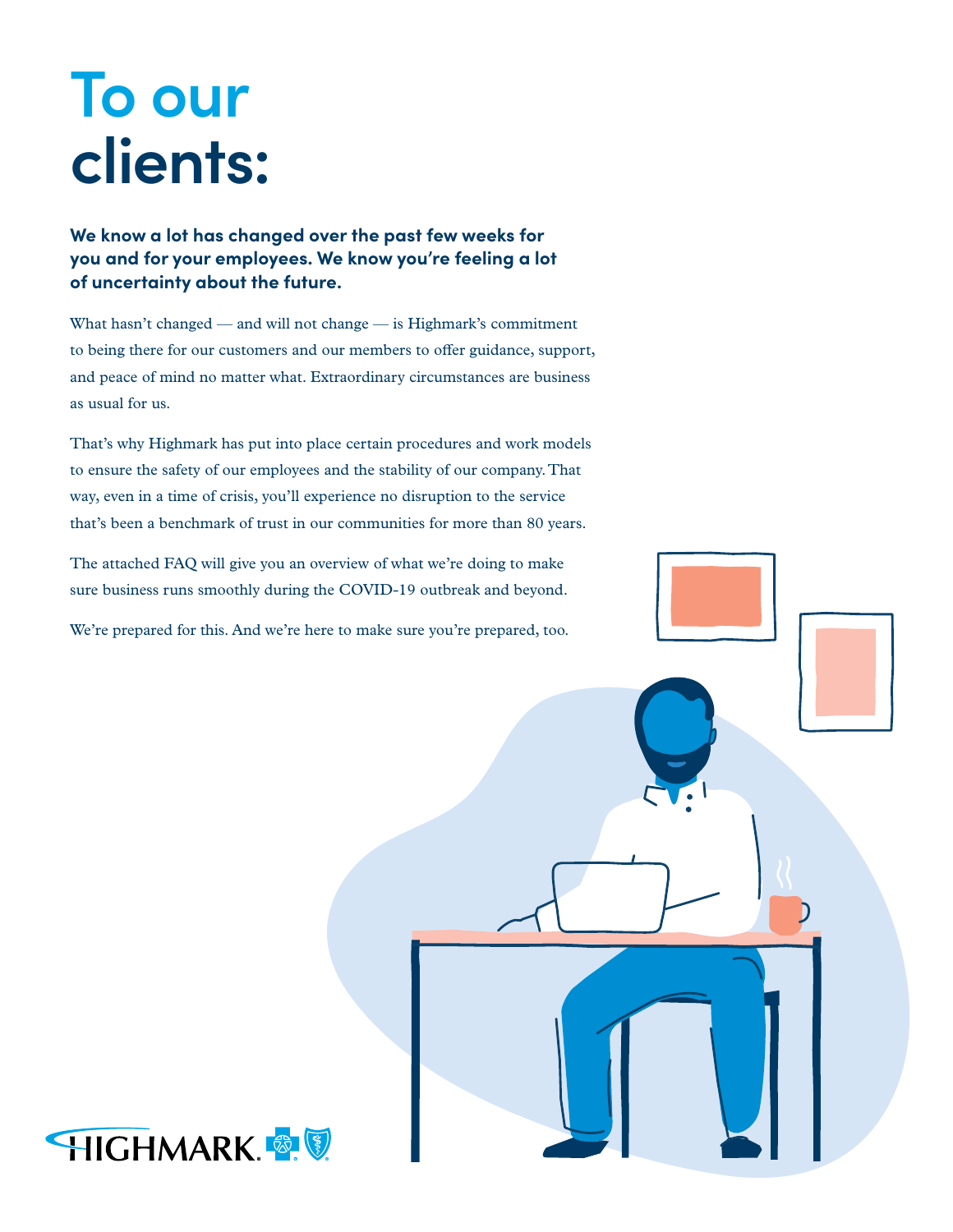# **Frequently Asked Questions About Highmark's response to COVID-19**

#### **FIRST, KNOW THAT WE'VE BEEN PREPARED FOR THIS.**

Highmark has a corporate policy that governs our Business Continuity and Disaster Recovery Planning processes so that we can respond quickly and decisively to potentially disruptive events and continue to meet the needs of the communities we serve. Here's how some of those processes have been put into action in the past weeks.

#### **HOW ARE YOU PROTECTING THE HEALTH OF YOUR EMPLOYEES?**

Starting Thursday, March 19, 2020, all Highmark employees have been granted approval to work-from-home full-time, and issued the equipment they need to do their jobs easily outside of our corporate offices. This provides some necessary social distancing for them, and a seamless service experience for you.

### **WILL YOUR CALL CENTERS BE ABLE TO HANDLE THE INCREASED VOLUME OF CALLS?**

During this time, it's essential that all member questions are promptly answered — so we've moved all non-business-critical personnel to off-hour shifts to accommodate the anticipated increase in call volumes. Our call centers are a top priority.

### **DO YOU HAVE THE NETWORK BANDWIDTH TO DO THIS FOR AN EXTENDED PERIOD OF TIME?**

Yes, we have confirmed with our internet service provider that we have the capacity to support long-term remote work. We are continuously monitoring our network bandwidth and will make adjustments as needed. Our network is secure and requires two-factor authentication to gain access.